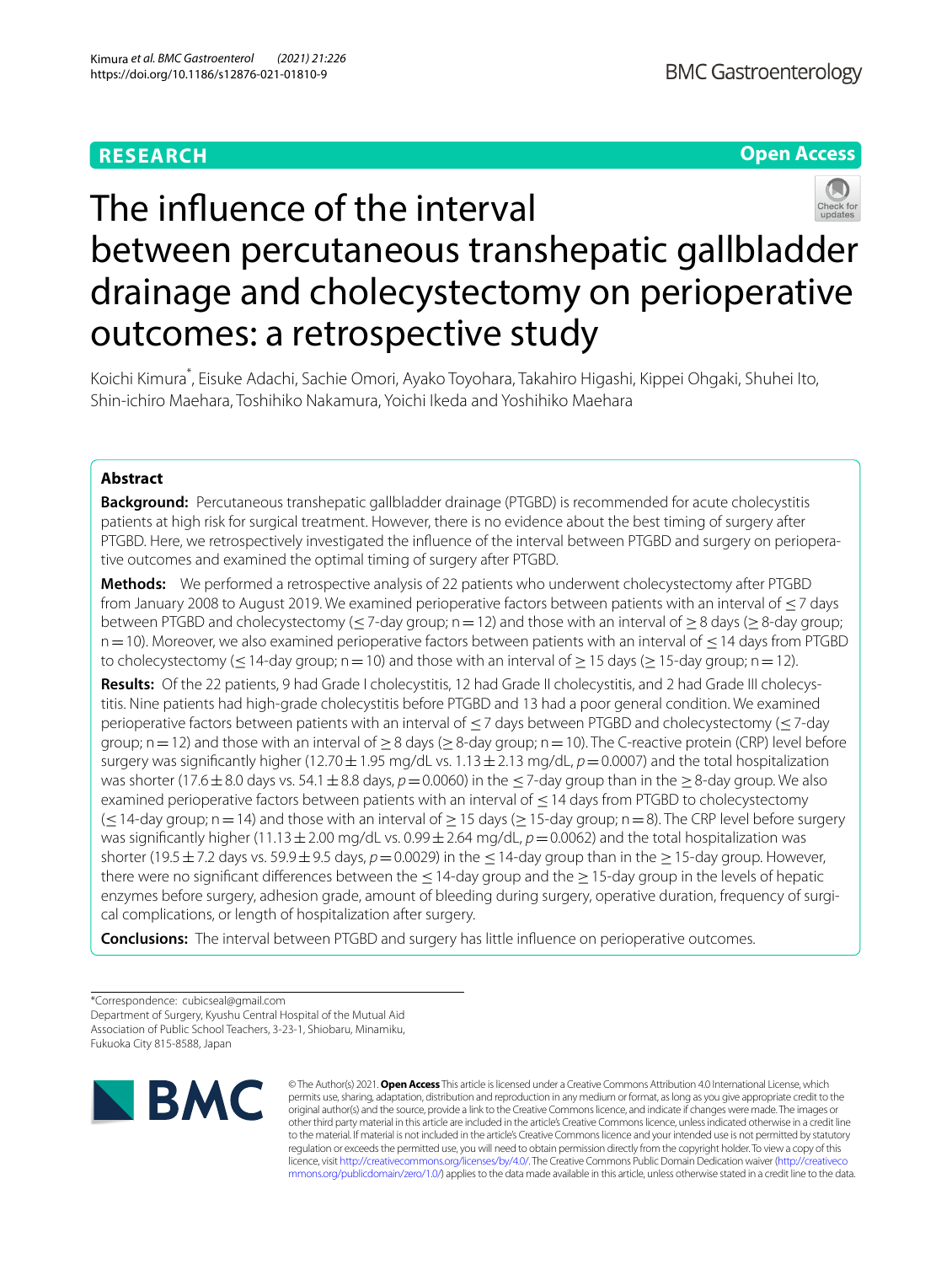**Keywords:** Acute cholecystitis, PTGBD, Cholecystectomy

## **Background**

 Acute cholecystitis (AC) is a common surgical emergency worldwide [\[1](#page-5-0)]. Although the treatment guidelines for AC are well-established by the Tokyo Guidelines 2018 and the Tokyo Guidelines 2013 [[2\]](#page-5-1), some points are still unclear. Minimally invasive procedures, including endoscopic and percutaneous techniques, are preferred for gallbladder drainage of AC, and percutaneous transhepatic gallbladder drainage (PTGBD) is recommended for patients with AC with a poor general condition [\[3](#page-5-2), [4\]](#page-5-3). PTGBD is useful for improving the general condition of patients with AC at a high risk for surgery; however, PTGBD is only conservative treatment, and surgery should still be performed. PTGBD cannot completely treat AC, and many patients develop recurrent cholecystitis  $[5-7]$  $[5-7]$ .

 Several studies have discussed the optimal interval between PTGBD and surgery; however, the fndings are inconsistent  $[8-11]$  $[8-11]$ . Some reports found that a shorter interval between PTGBD and surgery resulted in shorter hospital stays and lower medical costs than a longer interval, with comparable intraoperative and postoperative outcomes [\[8\]](#page-5-6). Conversely, some reports determined that the interval between PTGBD and surgery was not correlated with the duration of anesthesia or postoperative hospital stay  $[10]$  $[10]$ . Lyu et al. reported that the timing of cholecystectomy after PTGBD does not afect surgical complications, although performing surgery as soon as possible after PTGBD could decrease hospital stay and reduce medical costs. On the other hand, some have reported that a shorter interval between PTGBD and surgery was associated with more frequent postoperative complications. Fujinaga et al. reported that cholecystectomy after PTGBD was associated with a longer operation time, more intraoperative blood loss, more conversion to laparotomy from laparoscopic surgery, and a higher frequency of surgical complications [\[11](#page-5-7)]. Moreover, Won et al. suggested that early laparoscopic cholecystectomy is feasible following PTGBD, especially in patients with low risk  $[12]$  $[12]$ . Therefore, the optimal timing for surgery after PTGBD is still unclear.

## **Methods**

In the current study, we retrospectively investigated the infuence of the interval between PTGBD and surgery on perioperative outcomes and examined the optimal timing of surgery after PTGBD.

## **Patients**

A total of 22 adults (>20 years old) who underwent PTGBD before surgery for AC at the Kyushu Central Hospital from January 2008 to December 2019 were included in this study. All treatment procedures were performed after obtaining full informed consent from the patients. Medical charts were retrospectively reviewed to obtain the patients' data. Patient's treatment process are described Fig. [1.](#page-1-0)

## **Cholecystitis diagnosis and severity assessment**

We conformed to the Tokyo Guidelines 2018 diagnostic criteria and severity assessment criteria for AC [\[13](#page-5-10)]. The diagnostic criteria for AC were as follows: local signs of infammation such as Murphy's sign or right upper abdominal quadrant mass/pain/tenderness; systemic

<span id="page-1-0"></span>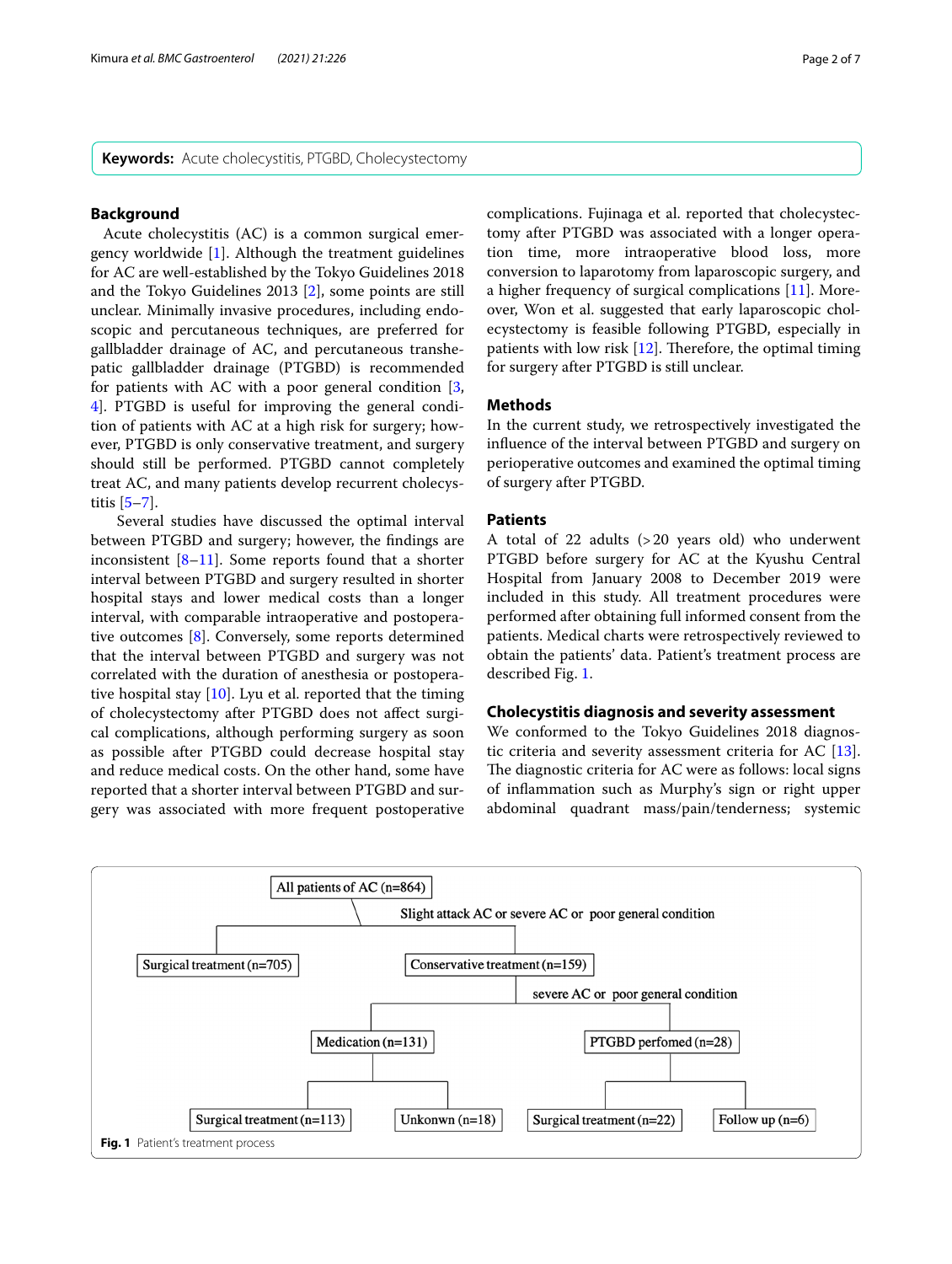signs of infammation such as fever, elevated C-reactive protein (CRP), and elevated white blood cell count (WBC); and imaging findings characteristic of AC. The combination of local infammation/upper abdominal symptoms and systemic infammation indicated a suspected diagnosis of AC, and these symptoms plus imaging fndings indicated a defnite diagnosis. Grade III AC was associated with cardiovascular dysfunction (hypotension requiring treatment with dopamine  $\geq$  5 µg/kg per min or any dose of norepinephrine), neurological dysfunction (decreased level of consciousness), respiratory dysfunction (PaO<sub>2</sub>/FiO2 ratio < 3004), renal dysfunction (oliguria or creatinine>2.0 mg/dL), hepatic dysfunction (PT-INR>1.5), or hematological dysfunction (platelet  $count < 100,000/mm<sup>3</sup>$ ). Grade II AC was associated with elevated WBC count (>18,000/mm<sup>3</sup>), palpable tender masses in the right upper abdominal quadrant, duration of complaints>72 h, or marked local infammation (gangrenous cholecystitis, pericholecystic abscess, hepatic abscess, biliary peritonitis, or emphysematous cholecystitis). Grade I AC was AC not meeting the criteria of Grade III or Grade II AC. It could also be defned as AC in a healthy patient with no organ dysfunction and mild infammatory changes in the gallbladder, making cholecystectomy a safe and low-risk operative procedure.

## **Adhesion grade**

We referred to the adhesion grade described by Suzuki et al. [\[14](#page-5-11)], as follows: Grade 0: slight adhesion; Grade 1: adhesion localized in just one feld of vision; Grade 2: more widespread adhesion than that of Grade 1, e.g., in the intestine and abdominal wall, gastroepiploic artery and intestine, or abdominal wall; and Grade 3: adhesion in the whole intraperitoneal space, making adhesiotomy impossible.

#### **Statistical analysis**

All values are expressed as means and standard deviations. Categorical variables were compared using  $\chi^2$  tests. *P*<0.05 was considered statistically significant. All statistical analyses were performed using JMP software (SAS Institute Japan, Tokyo, Japan).

## **Results**

### **Patient characteristics**

Twenty-two patients underwent cholecystectomy after PTGBD between January 2008 and August 2019. The mean age of the patients was  $76 \pm 10$  years. The comorbidities and cholecystitis grade have been described in Table [1](#page-2-0)).

#### <span id="page-2-0"></span>**Table 1** Patient background characteristics

| <b>Factors</b>                             | Patients ( $n = 22$ ) |
|--------------------------------------------|-----------------------|
| Age (years), mean $\pm$ standard deviation | $76 \pm 10$           |
| Gender (Male, %)                           | 14(63.6)              |
| Comorbidity                                | 18 (81.8)             |
| Diabetes mellitus (%)                      | 8(36.4)               |
| Hypertension (%)                           | 7(31.8)               |
| Ischemic heart disease (%)                 | 5(22.7)               |
| Past laparotomy (%)                        | 2(9.1)                |
| Respiratory disease (%)                    | 2(9.1)                |
| Cerebrovascular disease (%)                | 2(9.1)                |
| Chronic hepatitis (%)                      | 2(9.1)                |
| Steroid medication (%)                     | 2(9.1)                |
| Dementia (%)                               | 1(4.5)                |
| Anticoagulant medication (%)               | 2(9.1)                |
| Cholecystitis grade                        |                       |
| Grade $(%)$                                | 8(36.4)               |
| Grade II (%)                               | 12 (54.5)             |
| Grade III (%)                              | 2(9.1)                |

Data are presented as n (%) unless otherwise indicated

## <span id="page-2-1"></span>**Table 2** Reasons for PTGBD

| <b>Factors</b>                                                 | Patients ( $n = 22$ ) |
|----------------------------------------------------------------|-----------------------|
| Reason for PTGBD as the first procedure                        |                       |
| High-grade cholecystitis, n (%)                                | 9(40.9)               |
| Poor general condition, n (%)                                  | 13 (59.1)             |
| Time from crisis to PTGBD (days), mean ± standard<br>deviation | $3 + 7.1$             |
| PTGBD-related complications, n (%)                             | 0(0.0)                |
| WBC count before PTGBD (/mL), mean ± standard<br>deviation     | $13,025 \pm 6603$     |
| CRP before PTGBD (mg/dL), mean $\pm$ standard devia-<br>tion   | $18 \pm 10.54$        |

PTGBD: percutaneous transhepatic gallbladder drainage, WBC: white blood cell, CRP: C-reactive protein

## **Reasons for PTGBD**

Nine patients (40.9%) underwent PTGBD as the frst treatment procedure before surgery because of highgrade cholecystitis, and 13 (59.1%) had a poor general condition. The mean interval from a crisis of cholecystitis to PTGBD was  $3\pm7.1$  days. No patients experienced complications of PTGBD. The mean WBC count before PTGBD was  $13,025 \pm 6,603$  /mL, and the CRP level before PTGBD was  $18 \pm 10.54$  mg/dL (Table [2\)](#page-2-1).

#### **Outcomes of surgery**

The mean interval between PTGBD and surgery was  $7\pm38.6$  days. The mean WBC count before surgery was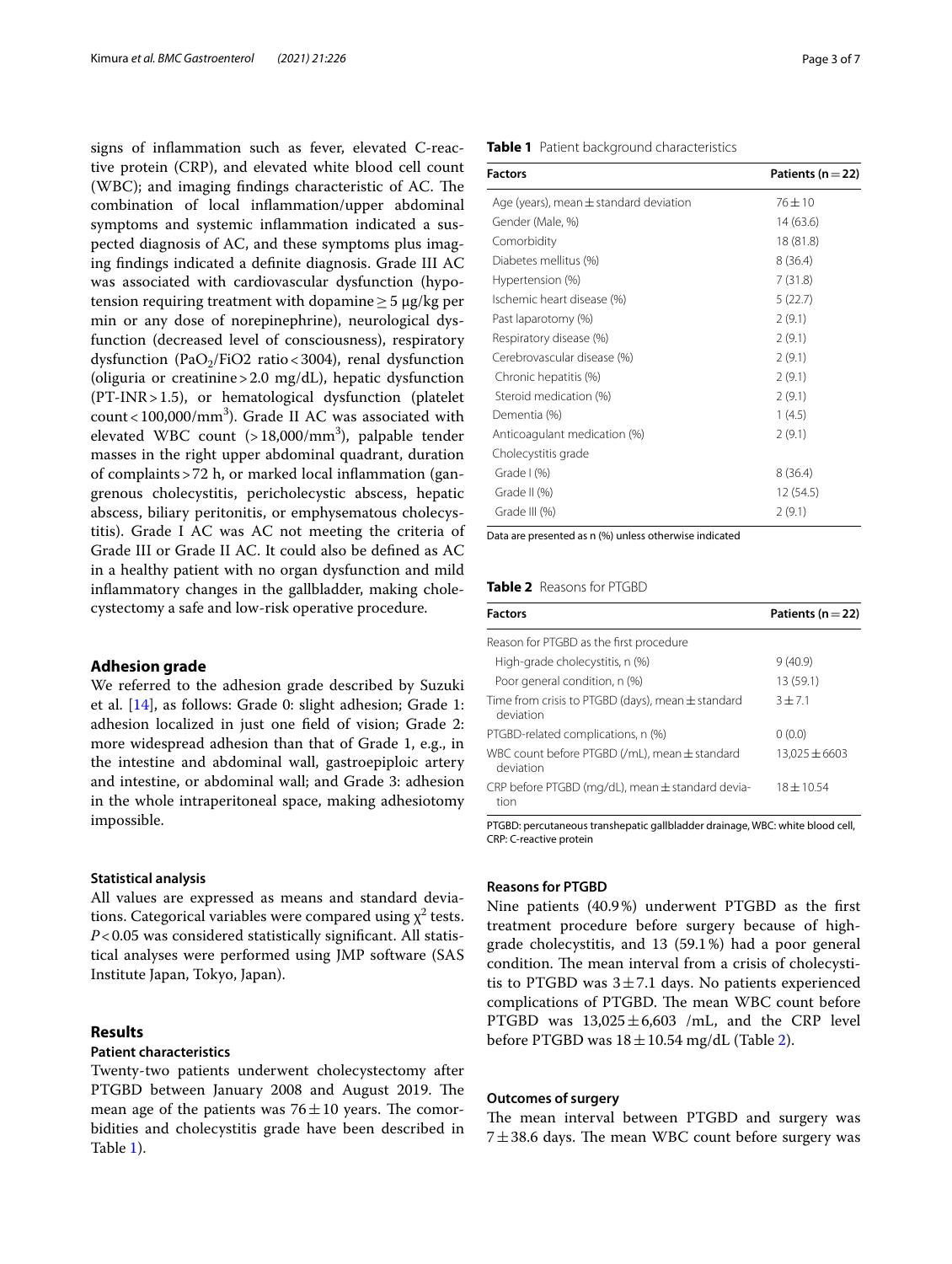$8,550 \pm 5,642$ /mL, and the mean CRP before surgery was  $3\pm8.84$  mg/dL. The American Society of Anesthesiologists physical statuses were one in 2 patients (9.1%), two in 10 patients (45.5%), and three in 10 patients (45.5%). The adhesion grades were Grade 0 in 2 patients  $(9.1\%)$ , Grade 1 in 4 patients (18.2%), Grade 2 in 14 patients  $(63.6\%)$ , and Grade 3 in 2 patients  $(9.1\%)$ . The mean operating time was  $124 \pm 39$  min, and the mean blood loss during surgery was  $50 \pm 235$  g. Seven patients (31.8%) converted to laparotomy surgery from laparoscopic surgery. Two patients (9.1%) developed surgical complications: one had bleeding after surgery and required reoperation for hemostasis, and one had an intraperitoneal abscess after surgery and required antibiotic medication. The mean length of hospitalization after surgery was  $17 \pm 19.2$  days, and the mean total hospitalization was  $29 \pm 32.9$  $29 \pm 32.9$  $29 \pm 32.9$  days (Table 3).

## **The infuence of the interval from PTGBD to surgery on patient outcomes**

We next investigated the infuence of the interval between PTGBD and surgery on patient outcomes. We compared the outcomes between patients with an interval of  $\leq$  7 days ( $\leq$  7-day group; n=12) and those with an interval of  $\geq 8$  days ( $\geq 8$ -day group; n = 10) (Table [4](#page-4-0)). The  $\leq$  7-day group had significantly less comorbidity than the

Data are presented as n (%) unless otherwise indicated PTGBD: percutaneous transhepatic gallbladder drainage, WBC: white blood cell, CRP: C-reactive protein, ASA: American Society of Anesthesiologists

<span id="page-3-0"></span>

| <b>Factors</b>                                                      | Patients ( $n = 22$ ) |
|---------------------------------------------------------------------|-----------------------|
| Interval from PTGBD to surgery (days), mean ± standard deviation    | $7 + 38.6$            |
| WBC count before surgery (/mL), mean $\pm$ standard deviation       | $8550 \pm 5642$       |
| CRP before surgery (mg/dL), mean $\pm$ standard deviation           | $3 + 8.84$            |
| ASA score                                                           |                       |
|                                                                     | 2(9.1)                |
| $\overline{2}$                                                      | 10(45.5)              |
| 3                                                                   | 10(45.5)              |
| Adhesion grade                                                      |                       |
| Grade 0                                                             | 2(9.1)                |
| Grade 1                                                             | 4(18.2)               |
| Grade 2                                                             | 14(63.6)              |
| Grade 3                                                             | 2(9.1)                |
| Operating time (min), mean $\pm$ standard deviation                 | $124 \pm 39$          |
| Blood loss (g), mean $\pm$ standard deviation                       | $50 + 235$            |
| Laparotomy conversion                                               | 7(31.8)               |
| Surgical complication                                               | 2(9.1)                |
| Bleeding after surgery                                              | 1(4.5)                |
| Intraperitoneal abscess                                             | 1(4.5)                |
| Hospitalization after surgery (days), mean $\pm$ standard deviation | $17 + 19.2$           |
| Total hospitalization (days), mean $\pm$ standard deviation         | $29 \pm 32.9$         |

 $\geq$ 8-day group ( $p$ <0.0181). Further, the CRP before surgery was significantly higher in the  $\leq$  7-day group than in the  $\geq$  8-day group ( $p$ <0.0007), and the total hospitalization time was significantly shorter in the  $\leq$ 7-day group than in the  $\geq$  8-day group ( $p < 0.0060$ ).

### **Discussion**

We revealed that patients with a longer interval between PTGBD and cholecystectomy had more comorbidities than those with a shorter interval when examining intervals of both 7 days and 14 days, but there was no signifcant diference when examining intervals of 3 days or 5 days. Patients were considered for surgical treatment after PTGBD after confrmation of improvement of physical fndings and infammatory fndings. Because patients with comorbidities show delayed improvement in general condition, they may need a longer interval from PTGBD to surgery.

We also found that the CRP level before surgery was signifcantly higher in patients with a shorter interval between PTGBD and cholecystectomy in both comparisons (7-day and 14-day). However, there was no diference between the two groups in the frequency of surgical complications, operating time, amount of blood loss during surgery, adhesion grade, or the rate of laparotomy conversion. The Tokyo Guidelines 2013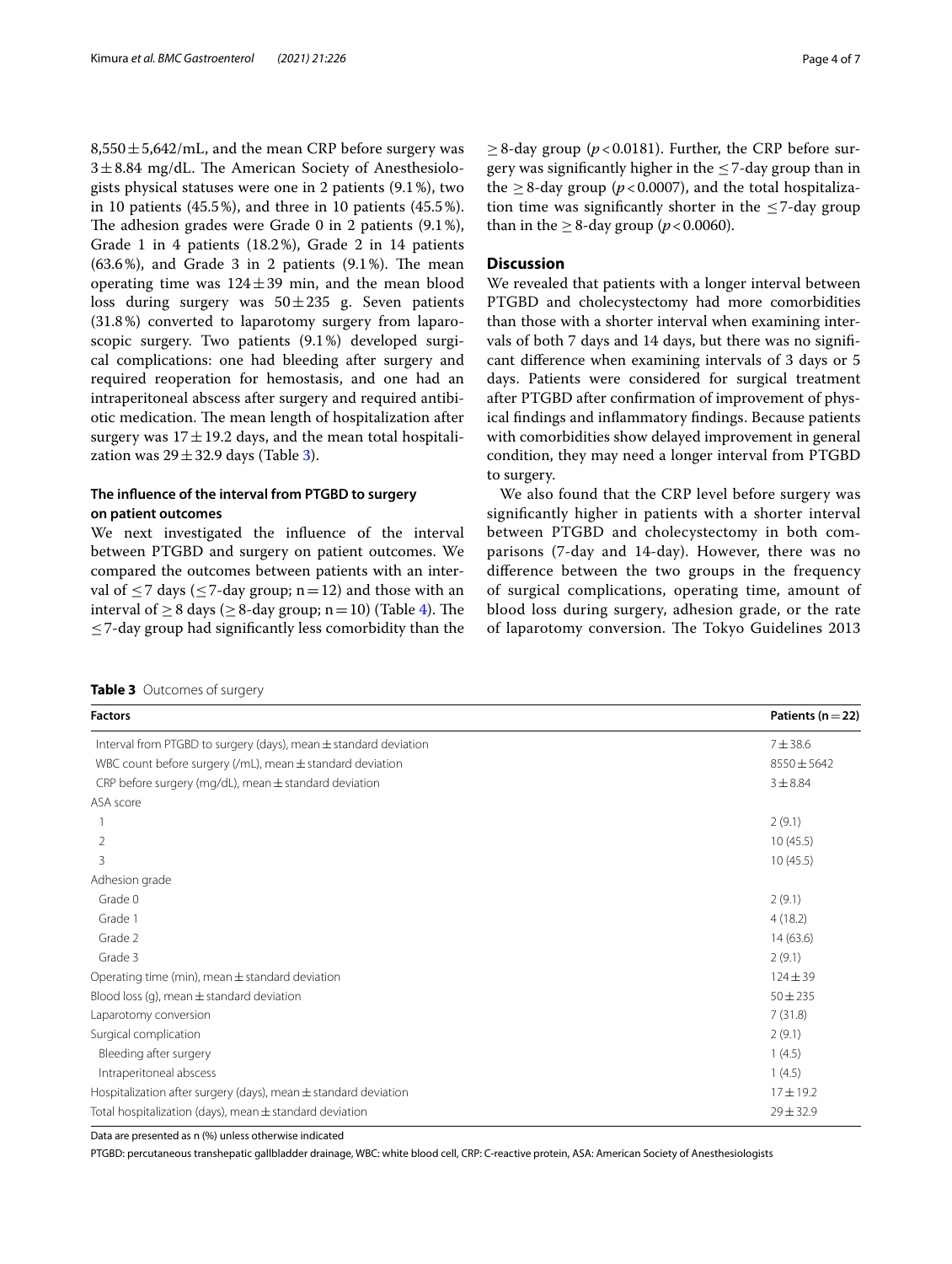## <span id="page-4-0"></span>**Table 4** Comparison between patients undergoing surgery at ≤7 and ≥7 days following PTGBD

| <b>Factors</b>                        | $\leq$ 7-day group (n = 12) | $\geq$ 8-day group (n = 10) | P      |  |
|---------------------------------------|-----------------------------|-----------------------------|--------|--|
| Gender (Male), n (%)                  | 7(58.3)                     | 7(70.0)                     | 0.5696 |  |
| Age (years)                           | $74.8 \pm 2.9$              | $77.8 \pm 3.1$              | 0.4794 |  |
| Comorbidity (Yes), n (%)              | 8(66.7)                     | 10 (100.0)                  | 0.0181 |  |
| Anticoagulant medication (Yes), n (%) | 1(8.3)                      | 1(10.0)                     | 0.8925 |  |
| ASA status                            | $2.33 \pm 0.19$             | $2.40 \pm 0.21$             | 0.8195 |  |
| Cholecystitis grade                   | $1.9 \pm 0.2$               | $1.5 \pm 0.2$               | 0.1257 |  |
| WBC before PTBGD (/mL)                | $13,355 \pm 1952$           | $13,892 \pm 2138$           | 0.8549 |  |
| CRP before PTGBD (mg/dL)              | $19.38 \pm 3.01$            | $14.06 \pm 3.30$            | 0.2480 |  |
| WBC before surgery (/mL)              | $10,064 \pm 1638$           | 7948±1795                   | 0.3942 |  |
| CRP before surgery (mg/dL)            | $12.70 \pm 1.95$            | $1.13 \pm 2.13$             | 0.0007 |  |
| Surgical complications (Yes), n (%)   | 1(8.3)                      | 1(10.0)                     | 0.8925 |  |
| Operating time (min)                  | $113.4 \pm 11.3$            | $131.0 \pm 12.4$            | 0.3062 |  |
| Blood loss (q)                        | $171.3 \pm 69.2$            | $133.8 \pm 75.8$            | 0.7185 |  |
| Adhesion grade                        | $1.6 \pm 0.2$               | $1.9 \pm 0.2$               | 0.3475 |  |
| Laparotomy conversion (Yes), n (%)    | 4(33.3)                     | 3(30.0)                     | 0.8671 |  |
| Hospitalization after surgery (days)  | $12.0 \pm 5.4$              | $24.2 \pm 5.9$              | 0.1406 |  |
| <b>Total hospitalization (days)</b>   | $17.6 \pm 8.0$              | $54.1 \pm 8.8$              | 0.0060 |  |

Bold values indicate signifcant diferences

Data are presented as mean  $\pm$  standard deviation unless otherwise indicated

≤7-day group: patients with an interval between PTGBD and surgery≤7 days, ≥8-day group: patients with an interval between PTGBD and surgery≥8 days, PTGBD: percutaneous transhepatic gallbladder drainage, WBC: white blood cell, CRP: C-reactive protein, ASA: American Society of Anesthesiologists

We also compared the outcomes between patients with an interval between PTGBD and surgery of ≤14 days (≤14-day group; n=10) and those with an interval of ≥15 days (≥15-day group; n=12) (Table [5\)](#page-4-1). The ≤14-day group had signifcantly less comorbidity than the ≥15-day group (*p*<0.0426). Further, the CRP before surgery was signifcantly higher in the ≤14-day group than in the ≥15-day group (*p*<0.0007), and the total hospitalization was signifcantly shorter (*p*<0.0060) We further compared the outcomes using 3-day and 5-day intervals, but there were no signifcant diferences between groups in these comparisons

<span id="page-4-1"></span>

|  |  |  |  | <b>Table 5</b> Comparison between patients undergoing surgery at <14 and >14 days following PTGBD |
|--|--|--|--|---------------------------------------------------------------------------------------------------|
|  |  |  |  |                                                                                                   |

| <b>Factors</b>                        | $\leq$ 14-day group (n = 10) | $\geq$ 15-day group (n = 12) P | P      |
|---------------------------------------|------------------------------|--------------------------------|--------|
| Gender (Male), n (%)                  | 9(64.3)                      | 5(62.5)                        | 0.9333 |
| Age (years)                           | $75.4 \pm 2.7$               | $77.5 \pm 3.5$                 | 0.6324 |
| Comorbidity (Yes), n (%)              | 10(71.4)                     | 8(100.0)                       | 0.0426 |
| Anticoagulant medication (Yes), n (%) | 2(14.3)                      | 0(0.0)                         | 0.1658 |
| ASA status                            | $2.36 \pm 0.18$              | $2.38 \pm 0.24$                | 0.9529 |
| Cholecystitis grade                   | $1.9 \pm 0.2$                | $1.5 \pm 0.2$                  | 0.2092 |
| WBC before PTBGD (/mL)                | $13,141 \pm 1800$            | $14,402 \pm 2382$              | 0.6771 |
| CRP before PTGBD (mg/dL)              | 18.19±2.85                   | $14.80 \pm 3.77$               | 0.4807 |
| WBC before surgery (/mL)              | $10,191 \pm 1492$            | 7198±1973                      | 0.2404 |
| CRP before surgery (mg/dL)            | $11.13 \pm 2.00$             | $0.99 \pm 2.64$                | 0.0007 |
| Surgical complications (Yes), n (%)   | 1(7.1)                       | 1(12.5)                        | 0.6795 |
| Operating time (min)                  | $117.4 \pm 10.6$             | $128.5 \pm 14.1$               | 0.5345 |
| Blood loss (g)                        | $176.1 \pm 63.8$             | $116.1 \pm 84.4$               | 0.5772 |
| Adhesion grade                        | $1.6 \pm 0.2$                | $1.9 \pm 0.3$                  | 0.5082 |
| Laparotomy conversion (Yes), n (%)    | 5(35.7)                      | 2(25.0)                        | 0.5999 |
| Hospitalization after surgery (days)  | $12.8 \pm 4.9$               | $25.9 \pm 6.5$                 | 0.1259 |
| <b>Total hospitalization (days)</b>   | $19.5 \pm 7.2$               | $59.9 \pm 9.5$                 | 0.0060 |

Bold values indicate signifcant diferences

Data are presented as mean  $\pm$  standard deviation unless otherwise indicated

≤14-day group: patients with an interval between PTGBD and surgery≤14 days, ≥15-day group: patients with an interval between PTGBD and surgery≥15 days, PTGBD: percutaneous transhepatic gallbladder drainage, WBC: white blood cell, CRP: C-reactive protein, ASA: American Society of Anesthesiologists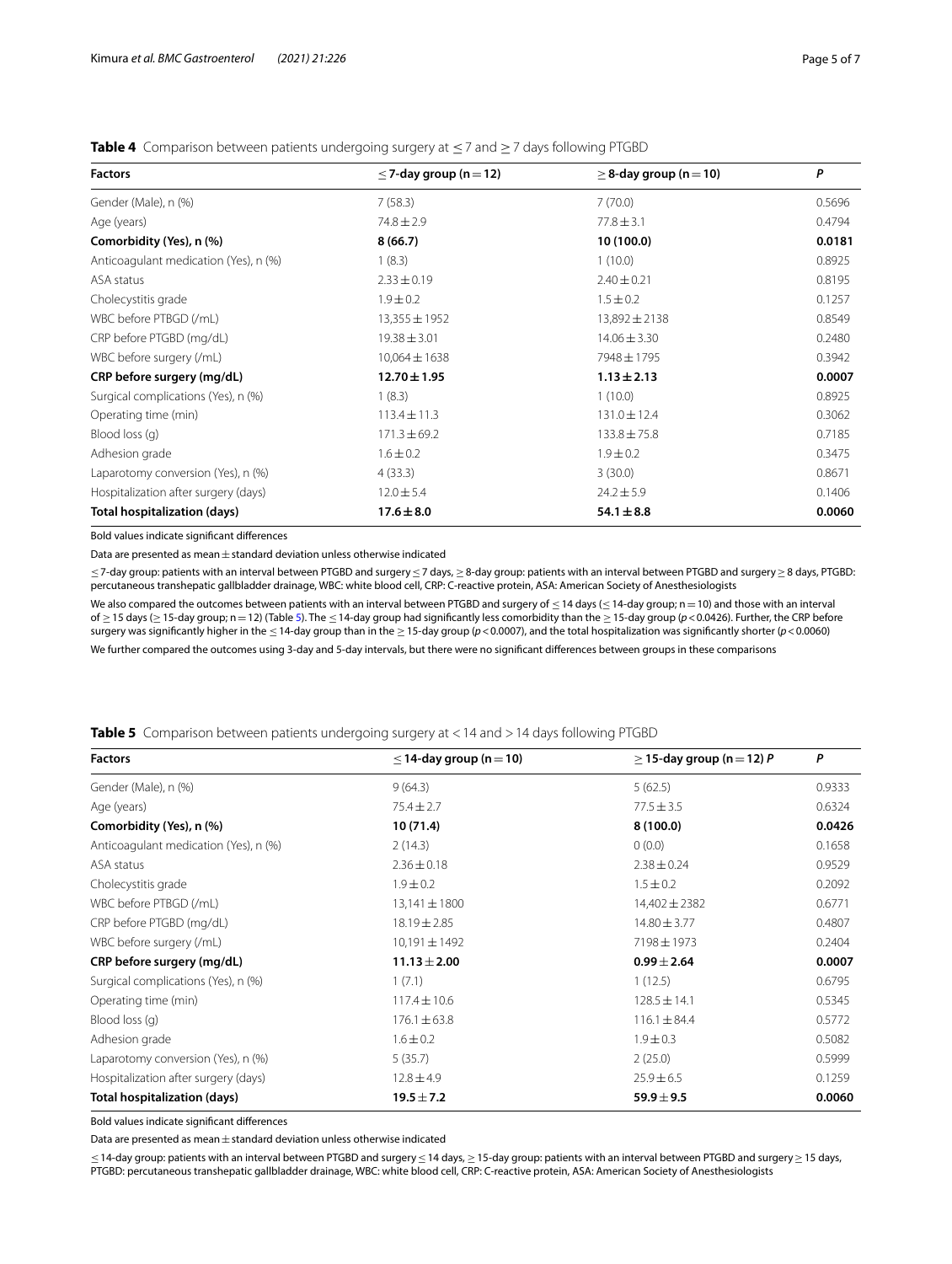recommend that surgical treatment for cholecystitis be performed within 72 h from onset  $[15-17]$  $[15-17]$ ; however, the Tokyo Guidelines 2018 suggest surgery be performed as soon as possible after onset and give no time limit  $[2]$  $[2]$ . These changes have improved surgical outcomes, including those of laparoscopic surgery. In our study, there was no signifcant diference in the surgical outcomes between patients based on the interval between PTGBD and cholecystectomy. However, these results may depend on patient backgrounds.

The total hospitalization of patients with a shorter interval between PTGBD and cholecystectomy was signifcantly shorter than that of patients with a longer interval. However, this result is attributable to the shorter interval between PTGBD and surgery; there was no diference in the length of hospitalization after surgery between the two groups. Therefore, surgical treatment should be performed as soon as possible for the efficiency of turnover of hospitalized patients and lower medical costs.

Some limitations of this analysis should be mentioned. First, we selected patients from one center. A multicenter study with a larger number of patients and greater variation in surgical techniques would help us reach more defnitive conclusions. Second, this was a retrospective study and might be subject to investigative bias.

### **Conclusions**

There was no difference in perioperative risks and surgical outcomes between patients with a shorter interval between PTGBD and cholecystectomy and those with a longer interval. Rapid surgery after PTGBD could reduce total hospitalization and medical costs.

#### **Abbreviations**

AC: acute cholecystitis; PTGBD: percutaneous transhepatic gallbladder drainage; WBC: white blood cell; CRP: C-reactive protein.

#### **Acknowledgements**

We would like to thank Editage ([www.editage.com\)](http://www.editage.com) for English language editing.

#### **Authors' contributions**

KK drafted the manuscript and formulated the study design and concept. EA performed critical revision of the manuscript. SO, AT, TH, KO, SI, SM, and TN performed data collection. All authors read and approved the fnal manuscript.

#### **Funding**

Not applicable.

#### **Availability of data and materials**

The datasets analyzed during the current study are available from the corresponding author on reasonable request.

#### **Declarations**

#### **Ethics approval and consent to participate**

The Ethics Committee of the Kyushu Central Hospital of the Mutual Aid Association of Public School Teachers has approved this study (numbered 207). The protocol followed the 1975 Declaration of Helsinki. Informed consent was obtained from participants.

#### **Consent for publication**

Not applicable.

#### **Competing interests**

The authors declare that they have no competing interests.

Received: 12 March 2021 Accepted: 6 May 2021 Published online: 19 May 2021

#### **References**

- <span id="page-5-0"></span>Yokoe M, Takada T, Hwang TL, Endo I, Akazawa K, Miura F, et al. Descriptive review of acute cholecystitis: Japan-Taiwan collaborative epidemiological study. J Hepatobil Pancreat Sci. 2017;24:319–28.
- <span id="page-5-1"></span>Takada T. Tokyo Guidelines 2018: updated Tokyo Guidelines for the management of acute cholangitis/acute cholecystitis. J Hepatobil Pancreat Sci. 2018;25:1–2
- <span id="page-5-2"></span>3. Krishnamoorthi R, Jayaraj M, Thoguluva Chandrasekar V, Singh D, Law J, Larsen M, et al. EUS-guided versus endoscopic transpapillary gallbladder drainage in high-risk surgical patients with acute cholecystitis: a systematic review and meta-analysis. Surg Endosc. 2020;34:1904–13.
- <span id="page-5-3"></span>4. Ogura T, Higuchi K. Endoscopic ultrasound-guided gallbladder drainage: current status and future prospects. Dig Endosc. 2019;31:55–64.
- <span id="page-5-4"></span>5. Melloul E, Denys A, Demartines N, Calmes JM, Schäfer M. Percutaneous drainage versus emergency cholecystectomy for the treatment of acute cholecystitis in critically ill patients: does it matter? World J Surg. 2011;35:826–33.
- 6. Tsutsui K, Uchida N, Hirabayashi S, Kamada H, Ono M, Ogawa M, et al. Usefulness of single and repetitive percutaneous transhepatic gallbladder aspiration for the treatment of acute cholecystitis. J Gastroenterol. 2007;42:583–8.
- <span id="page-5-5"></span>7. Verbanck JJ, Demol JW, Ghillebert GL, Rutgeerts LJ, Surmont IP. Ultrasound-guided puncture of the gallbladder for acute cholecystitis. Lancet. 1993;341:1132–3.
- <span id="page-5-6"></span>8. Lyu Y, Li T, Wang B, Cheng Y. Early laparoscopic cholecystectomy after percutaneous transhepatic gallbladder drainage for acute cholecystitis. Sci Rep. 2021;11:2516.
- 9. Han JW, Choi YH, Lee IS, Chun HJ, Choi HJ, Hong TH, et al. Early laparoscopic cholecystectomy following percutaneous transhepatic gallbladder drainage is feasible in low-risk patients with acute cholecystitis. J Hepato‑ bil Pancreat Sci. 2021; doi[:https://doi.org/10.1002/jhbp.921.](https://doi.org/10.1002/jhbp.921)
- <span id="page-5-8"></span>10. Sakamoto T, Fujiogi M, Matsui H, Fushimi K, Yasunaga H. Timing of cholecystectomy after percutaneous transhepatic gallbladder drainage for acute cholecystitis: a nationwide inpatient database study. HPB (Oxford). 2020;22:920–6.
- <span id="page-5-7"></span>11. Fujinaga A, Iwashita Y, Tada K, Watanabe K, Kawasaki T, Masuda T, et al. Efficacy of releasing impacted gallstones after percutaneous transhepatic gallbladder drainage for acute cholecystitis and consideration of the surgical difficulty during laparoscopic cholecystectomy. J Hepatobil Pancreat Sci. 2020; doi[:https://doi.org/10.1002/jhbp.857.](https://doi.org/10.1002/jhbp.857)
- <span id="page-5-9"></span>12. Inoue K, Ueno T, Nishina O, Douchi D, Shima K, Goto S, et al. Optimal timing of cholecystectomy after percutaneous gallbladder drainage for severe cholecystitis. BMC Gastroenterol. 2017;17:71.
- <span id="page-5-10"></span>13. Yokoe M, Takada T, Strasberg SM, Solomkin JS, Mayumi T, Gomi H, et al. New diagnostic criteria and severity assessment of acute cholecystitis in revised Tokyo guidelines. J Hepatobil Pancreat Sci. 2012;19:578–85.
- <span id="page-5-11"></span>14. Suzuki H, Furukawa K, Kan H, Tsuruta H, Matsumoto S, Akiya Y, et al. The indication of laparoscopic treatment for small bowel obstruction. Nihon Kyukyuigaku zasshi. 2008;28:47–52.
- <span id="page-5-12"></span>15. Gurusamy K, Samraj K, Gluud C, Wilson E, Davidson BR. Meta-analysis of randomized controlled trials on the safety and efectiveness of early